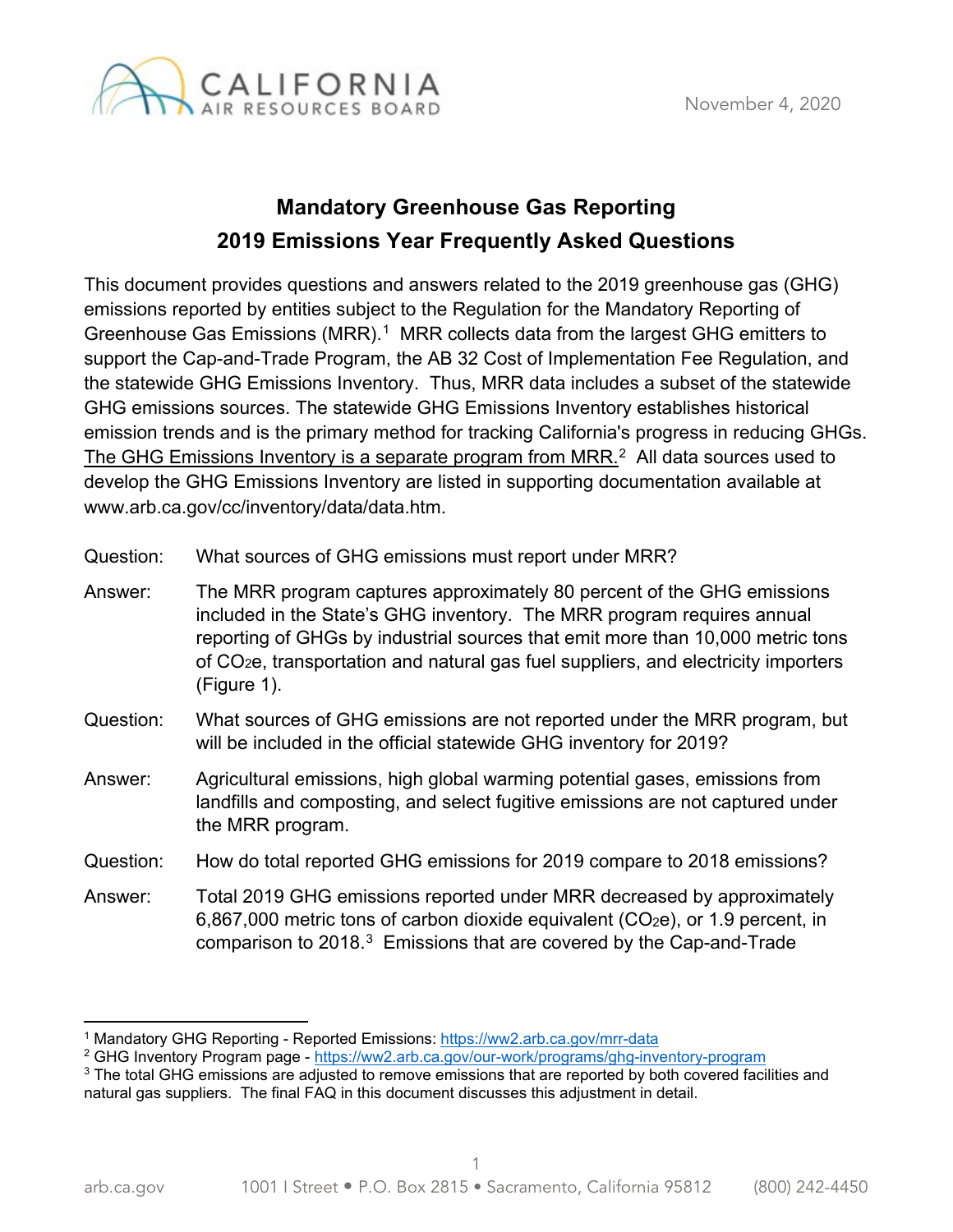

Program decreased by approximately 8,690,000 metric tons of CO<sub>2</sub>e, or 2.7 percent.

The electricity sector, which includes electricity imports, in-state electricity generation, and cogeneration sources, showed the greatest decline in GHG emissions in 2019 relative to 2018, decreasing by approximately 4,703,000 metric tons of CO<sub>2</sub>e, or 7.4 percent. GHG emissions from four other sources also declined: tailpipe GHG emissions from transportation fuels declined by approximately 2,915,000 metric tons of CO2e, or 1.7 percent; GHG emissions from refinery and hydrogen plants declined by approximately 1,477,000 metric tons of CO2e, or 4.2 percent; GHG emissions from combustion sources not included in other source categories declined by approximately 321,000 metric tons of CO2e, or 2.6 percent; and GHG emissions from cement plants declined by approximately 167,000 metric tons of  $CO<sub>2</sub>e$ , or 2.1 percent.

Two sectors showed an increase in GHG emissions in 2019 relative to 2018. Oil and gas production emissions $^4$  increased by approximately 159,000 metric tons of CO2e (1.0 percent), and emissions from supplied natural gas, natural gas liquids (NGLs), and liquefied petroleum gas (LPG) fuels increased by 2,557,000 metric tons CO<sub>2</sub>e (5.4 percent). Almost the entirety of the increase in emissions from supplied natural gas, NGLs, and LPG fuels is accounted for by a rise in natural gas supplied to end-users not directly covered by the Cap-and-Trade Program (i.e., residential, commercial, non-covered industrial, and agricultural users whose emissions are covered upstream at the fuel supplier).

- Question: When will the GHG Emissions Inventory be updated to reflect calendar year 2019 emissions?
- Answer: An updated GHG Emissions Inventory that incorporates 2019 MRR emissions data will be available in summer of 2021.
- Question: The 2018 GHG Emissions Inventory showed 425 million metric tons of statewide emissions. What does this say about the State's progress towards meeting its GHG reduction goals?
- Answer: The 2018 GHG emissions in the 2020 Edition of the California GHG Emissions Inventory<sup>[5](#page-1-1)</sup> showed that California has reduced emissions below the 2020 target established by AB 32 by a total of 6 million metric tons of  $CO<sub>2</sub>e$ . The 2019 MRR data supports the conclusion that California remains below the 2020 emissions target and continues to make progress in decarbonizing key sectors of the economy.

<span id="page-1-0"></span><sup>&</sup>lt;sup>4</sup> Oil and gas production emissions include only emitter emissions (columns I and J in the public data spreadsheet). All emissions reported by oil and gas production facilities that come from supplied natural gas and NGL fuels are included in the supplied natural gas, NGLs, and LPG fuels category.

<span id="page-1-1"></span><sup>5</sup> [https://ww3.arb.ca.gov/cc/inventory/pubs/reports/2000\\_2018/ghg\\_inventory\\_trends\\_00-18.pdf](https://ww3.arb.ca.gov/cc/inventory/pubs/reports/2000_2018/ghg_inventory_trends_00-18.pdf)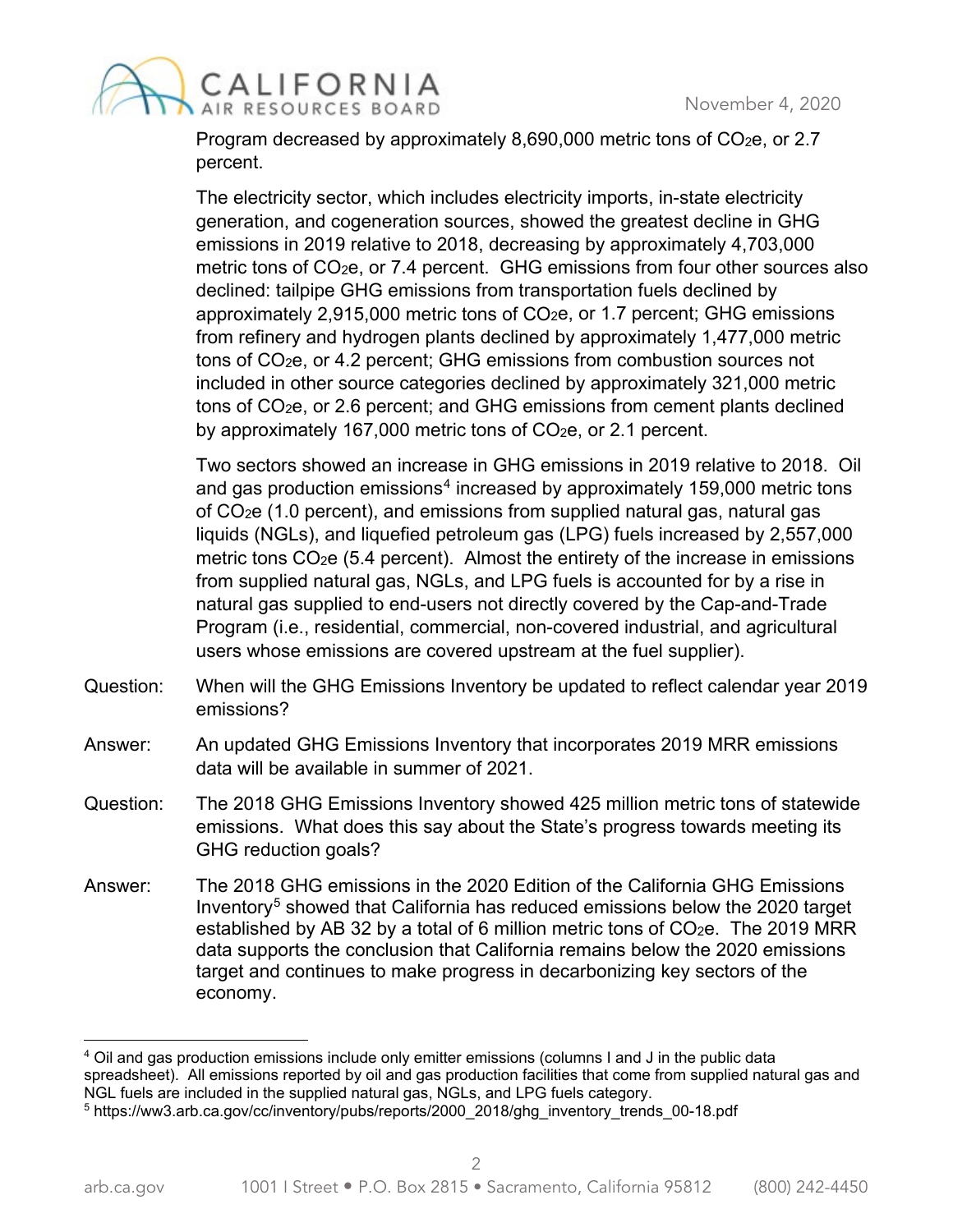

- Question: What is the difference between total CO<sub>2</sub>e (i.e., total emissions), total covered emissions, and non-covered emissions values found in the public data spreadsheets posted on the MRR webpage?
- Answer: For entities subject to the Cap-and-Trade Program, total covered emissions (column R in the spreadsheet) are equal to total emissions (column F) minus non-covered emissions (column S). Non-covered emissions include emissions that are exempt from a compliance obligation under the Cap-and-Trade Program, such as biogenic emissions from exempt biomass fuels and certain fugitive emissions.

For entities that are subject to MRR, but not the Cap-and-Trade Program, the covered emissions are zero regardless of the emissions source.

In the case of natural gas suppliers, emissions from natural gas supplied to covered facilities are subtracted from the supplier's total and covered emissions to avoid double counting. In Figure 1, the total CO<sub>2</sub>e emissions for the Supplier of Natural Gas, NGL, or LPG source category reflect this accounting.